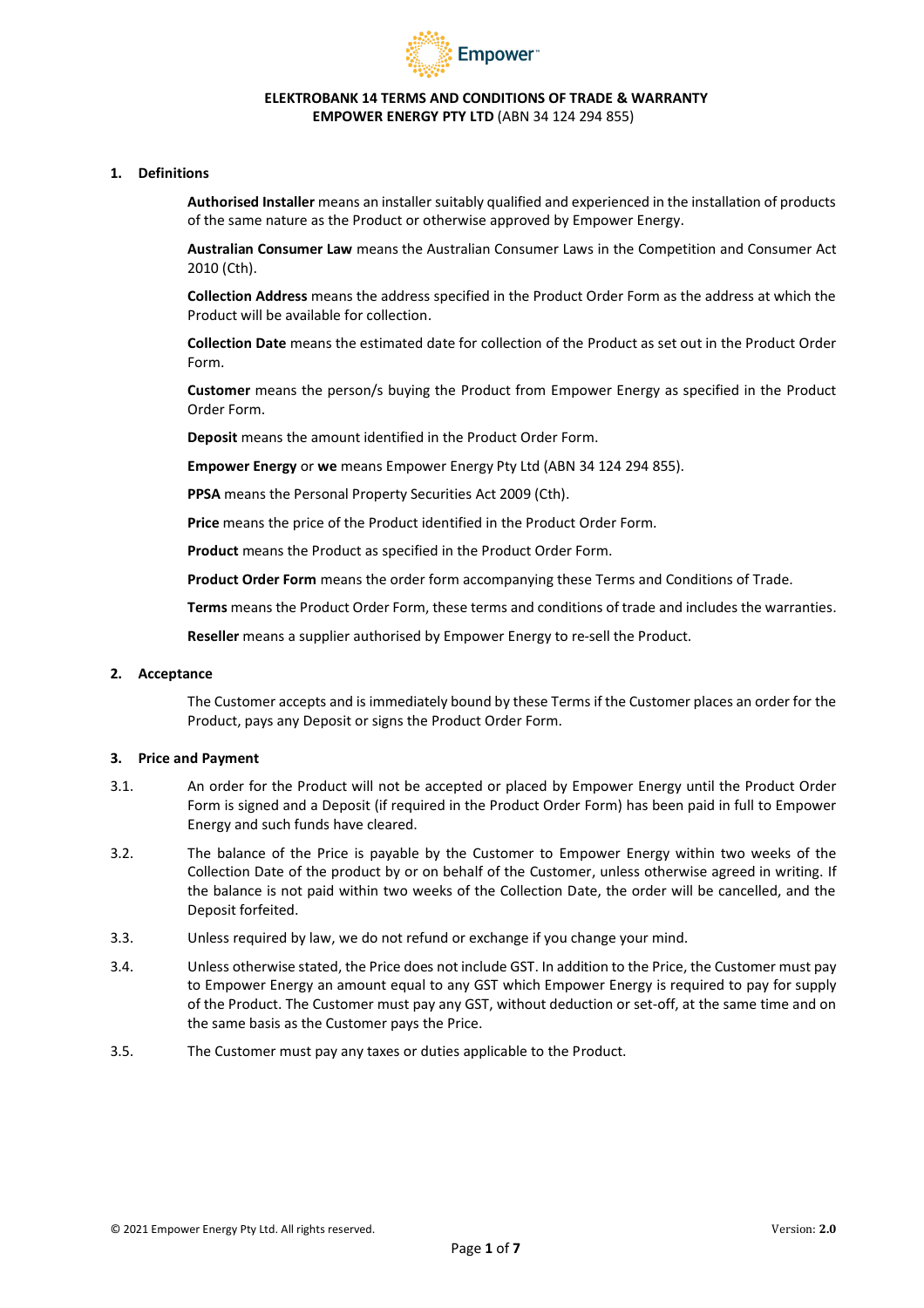

### **4. Collection of Product**

- 4.1. The Customer is responsible for arranging collection of the Product from the Collection Address.
- 4.2. The Customer must collect (or arrange collection of) the Product from the Collection Address on the Collection Date (or such other date as Empower Energy advises the Customer that the Product is available for collection).
- 4.3. Empower Energy is not obliged to release the Product to anyone other than the Customer, an Authorised Installer introduced by Empower Energy (where requested on the Product Order Form) or a person authorized in writing by the Customer to Empower Energy to collect the Product.
- 4.4. Empower Energy may charge a reasonable fee for storage if the Product is not collected by the Collection Date.
- 4.5. Empower Energy is not obliged to release the Product where any amount payable in relation to the Product remains outstanding.
- 4.6. If more than one Product is ordered, Empower Energy may require the Customer to collect the Products separately if the Products are not available at the same time.
- 4.7. The Customer or its agent must inspect and check the Product at the time of collection including for defects or incorrect item. Products may not be returned once collected, except in accordance with the warranties set out in these Terms, or as required by law.
- 4.8. Any Collection Date or time or date given by Empower Energy for collection of the Product is an estimate. The Customer must accept the Product when available, even if the Product is not available for collection on the Collection Date. Empower Energy is entitled to sell the Product where the Product is not collected within a reasonable time after the Collection Date. Other than as required under any applicable law, Empower Energy will not be required to refund any amount paid by the Customer and Empower Energy will not be liable for any loss or damage incurred by the Customer, as a result of the Product not being available on the Collection Date or any other date.

#### **5. Installation**

- 5.1. If requested by the Customer (such as on the Product Order Form), Empower Energy may introduce the Customer to an Authorised Installer for the purposes of the Customer arranging installation of the Product directly with the Authorised Installer. Any installation will be on terms agreed between the Customer and the Authorised Installer. The Customer acknowledges that the Authorised Installer is not an agent or employee of Empower Energy and that Empower Energy is not responsible for, nor is it in any way liable for, services provided by the Authorised Installer.
- 5.2. The Customer is solely responsible for:
	- (a) arranging (at its own cost) installation of the Product in a location suitable for the installation and operation of the Product in accordance with any manufacturer's specifications and these Terms; and
	- (b) payment of any fees and charges relating to installation of the Product directly to the Authorised Installer in accordance with the Authorised Installer's terms of trade.
- 5.3. Notwithstanding any other clause in these Terms, the Customer is solely responsible for ensuring:
	- (a) safe access to the Premises and the Product is maintained at all times;
	- (b) the installation location, the Product and their surrounds are at all times kept clean and free of obstructions and debris, vegetation, plant matter, vermin and insects; and
	- (c) the Product and Product's router is connected to the internet at all times (internet access to be supplied by the Customer at their own expense).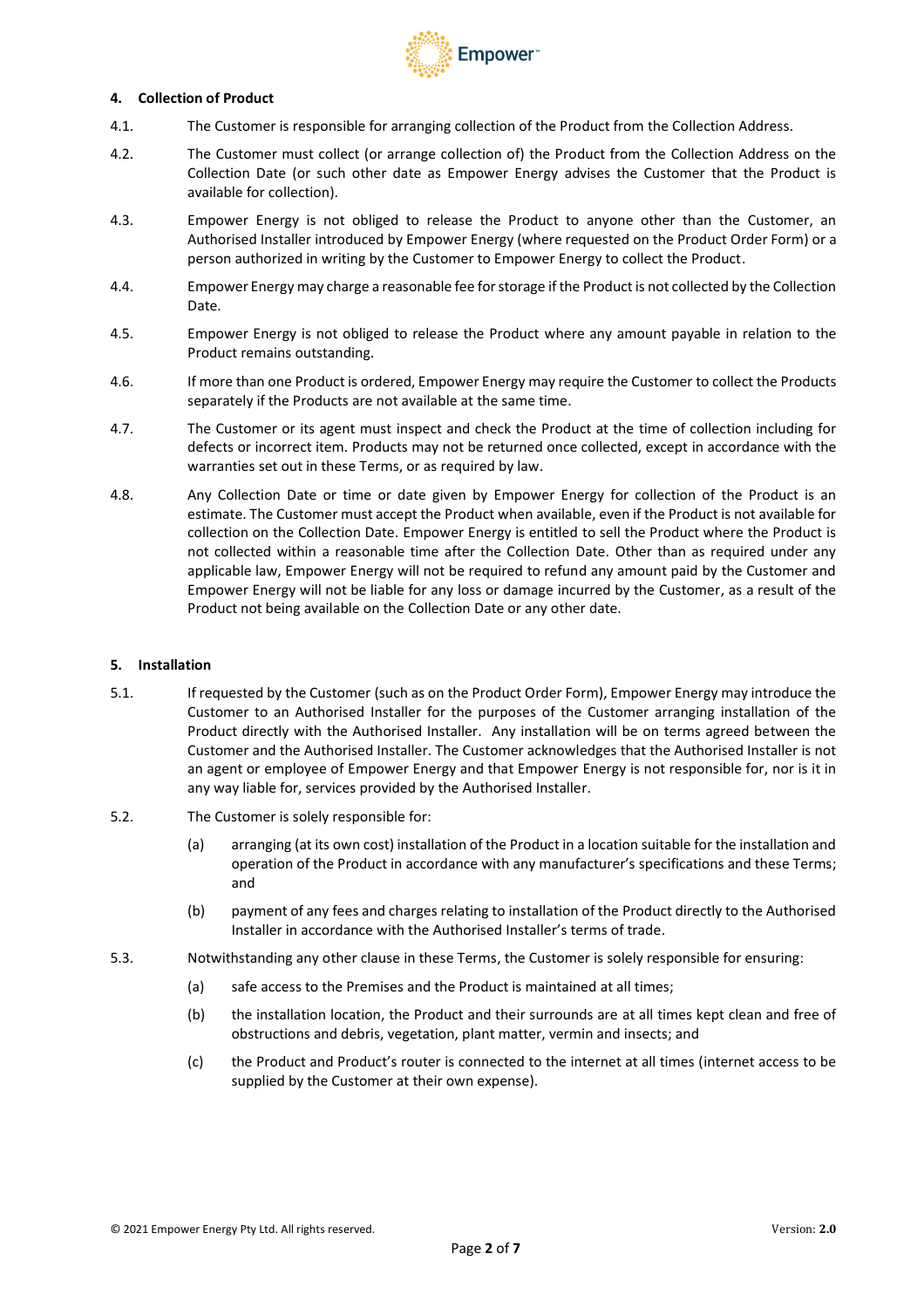

# **6. Risk**

- 6.1. Risk in the Product passes to the Customer at the time the Customer or its agent collects the Product from the Collection Address or otherwise takes possession of the Product. If the Product is collected in parts, title to each part passes to the Customer when the Customer or its agent collects the Product from the Collection Address or otherwise takes possession of the part.
- 6.2. Empower Energy is not responsible for any loss or damage to the Product which occurs during or after the collection of the Product, unless otherwise expressly stated in these Terms.
- 6.3. The Customer is responsible for insuring the Product on and from collection.

## <span id="page-2-0"></span>**7. Title**

- 7.1. Title to the Product shall not pass to the Customer until:
	- (a) The Customer has paid Empower Energy the Price and any other amounts owing to Empower Energy; and
	- (b) The Customer has performed all its obligations to Empower Energy under these Terms.
- 7.2. Until ownership of the Product passes to the Customer:
	- (a) the Customer is the bailee of the Product and must return the Product to Empower Energy on request;
	- (b) the Customer must not sell, dispose of, or otherwise part with possession of the Product and if the Customer does sell, dispose or parts with possession of the Product, the Customer holds the proceeds of the Product on trust for Empower Energy and must pay the proceeds to Empower Energy on demand; and
	- (c) the Customer must not encumber the Product;
	- (d) the Customer irrevocably authorises Empower Energy to enter any premises where Empower Energy reasonably believes the Product are kept to recover possession of the Product; and
	- (e) Empower Energy may recover possession of any Product in transit.

# **8. PPSA**

- 8.1. In this clause 'financing statement', 'security agreement' and 'security interest' have the meanings given to them by the PPSA.
- 8.2. The Customer agrees that these Terms constitute a security agreement for the purposes of the PPSA and claus[e 7](#page-2-0) creates a security interest in favour of Empower Energy in respect of all Product supplied by Empower Energy to the Customer.
- 8.3. The Customer undertakes to do all things necessary to allow Empower Energy to register, maintain, update and enforce its security interest in the Product and will pay on demand Empower Energy's reasonable costs in connection with anything required to be done under this clause.
- 8.4. The Customer waives its right under s157 to receive a PPSA verification statement.
- 8.5. To the extent entitled by law, the Customer agrees that sections 95, 121(4), 125, 130, 132(3)(d), 132(4), 142 and 143 of the PPSA will not apply.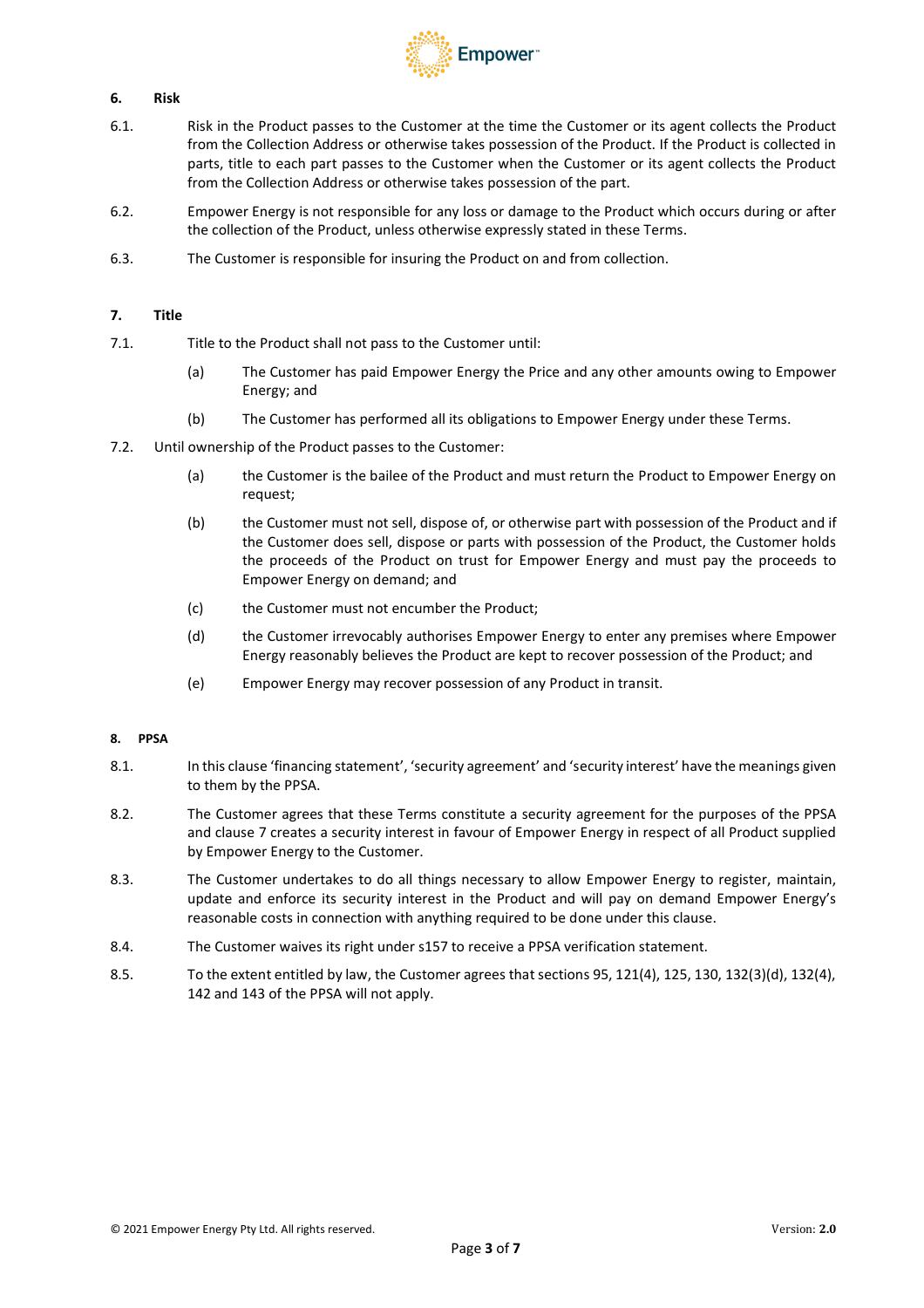

# **9. Default**

- 9.1. If the Customer breaches any obligation under these Terms, Empower Energy may withhold supply of Product to the Customer; and
- 9.2. If an amount payable to Empower Energy is not paid when due; the Customer becomes insolvent; or a receiver, administrator, liquidator or similar person is appointed to the Customer or any asset of the Customer, then Empower Energy may cancel all or any part of a Customer's order which remains unfulfilled and all amounts owing to Empower Energy shall, whether or not due for payment, become immediately payable.
- 9.3. The Customer is liable for interest on overdue amounts which shall accrue daily from the payment due date until the date of payment, at a rate of 2.5% per calendar month.

## **10. Cancellation**

- 10.1. Empower Energy may cancel any order at any time before title to the Product passes to the Customer under clause [7](#page-2-0) by giving written notice to the Customer and upon such cancellation Empower Energy will repay to the Customer the Deposit and any other amount paid by the Customer for the Product.
- 10.2. If the Customer cancels an order for the Product, the Customer forfeits the Deposit and shall be liable for any loss incurred by Empower Energy as a direct result of the cancellation.

### <span id="page-3-0"></span>**11. Privacy Act 1988**

- 11.1. The Customer agrees that personal information about the Customer (including any credit information) as well as other information and data about the Product including the Customer's use of the Product, may be used and retained by Empower Energy or its related entities for the purposes of providing the Product, marketing the Product, developing the Product, developing other products, developing the Empower Energy business, processing payment instructions, managing the Customer's credit account and the collection of amounts outstanding in relation to the Product including by a third party debt collector.
- 11.2. The Customer agrees that Empower Energy may disclose credit reporting information relating to credit provided to the Customer for payment of Product pursuant to these Terms to a credit reporting body for the purposes of obtaining a credit reporting information about the Customer; and allowing a credit reporting body to create or maintain a credit reporting information records about the Customer.
- 11.3. The credit information that may be disclosed under this clause [11](#page-3-0) includes the Customer's personal particulars; details of the credit; credit eligibility information, Credit Reporting Bureau (CRB) derived information, repayment history information, information on any amounts overdue by more than sixty (60) days and for which debt collection action has been started; information on any overdue amounts that have been remedied; and information that, in the opinion of Empower Energy, the Customer has committed a serious credit infringement.
- 11.4. The Customer consents to Empower Energy obtaining credit reporting information from a credit reporting body about the Customer in relation to credit sought or provided by Empower Energy pursuant to these Terms.
- 11.5. The Customer agrees that Empower Energy may, to the extent permitted under the Privacy Act 1988, exchange certain credit reporting information about the Customer with a credit reporting body.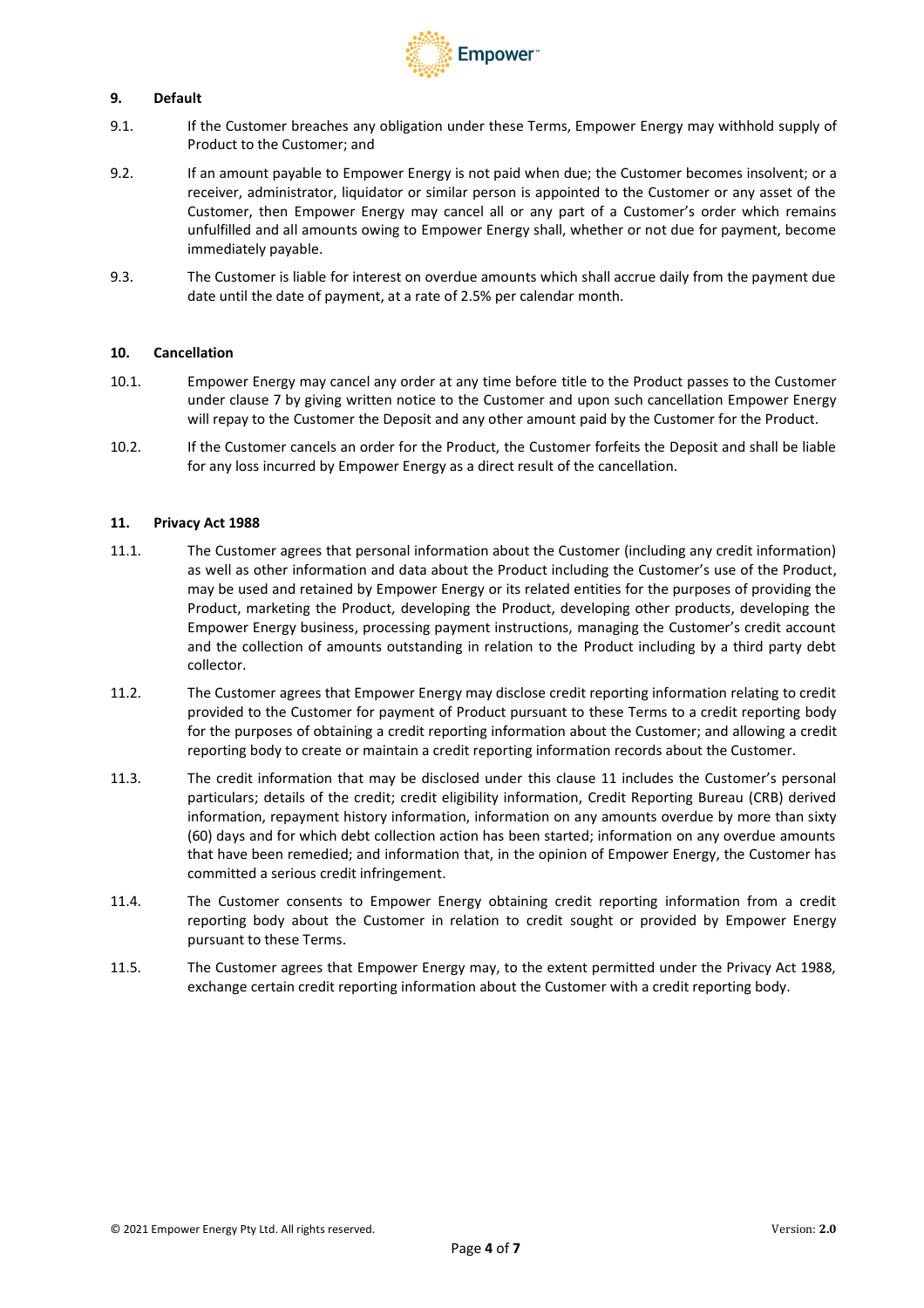

# **12. Warranty**

- 12.1. Nothing in this Warranty is intended to exclude, restrict or modify any warranty or customer guarantee that cannot be excluded under the Australian Consumer Law.
- 12.2. Except as expressly set out in these Terms, or if applicable under the Australian Consumer Law:
	- (a) Empower Energy makes no warranties or representations as to the quality or suitability of the Product.
	- (b) If Empower Energy is required to replace the Product, Empower Energy may elect to refund any amounts paid to Empower Energy for the Product.
- <span id="page-4-0"></span>12.3. To the extent permitted by law, Empower Energy shall not be liable for any defect or damage caused, contributed by or arising from the Customer failing to properly maintain or store the Product; installation of the Product other than in accordance with the manufacturer's instructions; using the Product for a purpose other than that for which they were designed; continuing to use the Product after a defect became apparent; failing to follow any instructions or guidelines provided by Empower Energy or the manufacturer; or any damage to the Product caused by wear and tear or an act of God.
- 12.4. If Empower Energy is required by law to accept return of the Product, then Empower Energy will only accept return of the Product on the conditions imposed by that law. Otherwise, Empower Energy reserves the right to elect to accept non-defective Product for return in which case Empower Energy may require the Customer to pay reasonable handling and transport costs.
- 12.5. To the extent permitted by law, any cost of removal, delivery, transport and handling relating to a return, repair or replacement of Product is at the Customer's expense.

### <span id="page-4-1"></span>**13. Limitation of Liability**

- 13.1. To the extent permitted by law:
	- (a) Empower Energy excludes all liability and shall not be responsible to the Customer for:
		- i. any loss, damage claim or other amount incurred by the Customer as a result of Empower Energy exercising its rights under these Terms; or
		- ii. any indirect and/or consequential loss and/or expense (including loss of profit) suffered by the Customer arising out of a breach by Empower Energy of these Terms.
	- (b) Any liability of Empower Energy to the Customer is limited to the Price of the Product;
- 13.2. Empower Energy is not liable for any default due to any act of God, war, terrorism, strike, lock-out, industrial action, fire, flood, storm or other event beyond its reasonable control.

## **14. General**

- 14.1. No delay or failure by Empower Energy to enforce any provision of these Terms shall be treated as a waiver of that provision.
- 14.2. If any provision of these Terms isinvalid, illegal or unenforceable, the validity, legality and enforceability of the remaining provisions shall not be affected.
- 14.3. These Terms are governed by the laws of New South Wales, Australia and the parties submit to the jurisdiction of the courts of that state and their appellate courts.
- 14.4. The Customer may not set-off against, or deduct from the Price, any sums owed or claimed to be owed to the Customer by Empower Energy nor withhold payment of any invoice because part of that invoice is in dispute.
- 14.5. The Customer agrees that Empower Energy may amend these Terms at any time by giving notice to the Customer.
- 14.6. These Terms together with the Product Order Form constitute the entire agreement between the parties and supersede all other documents and communications between the parties in respect of the subject matter of these Terms.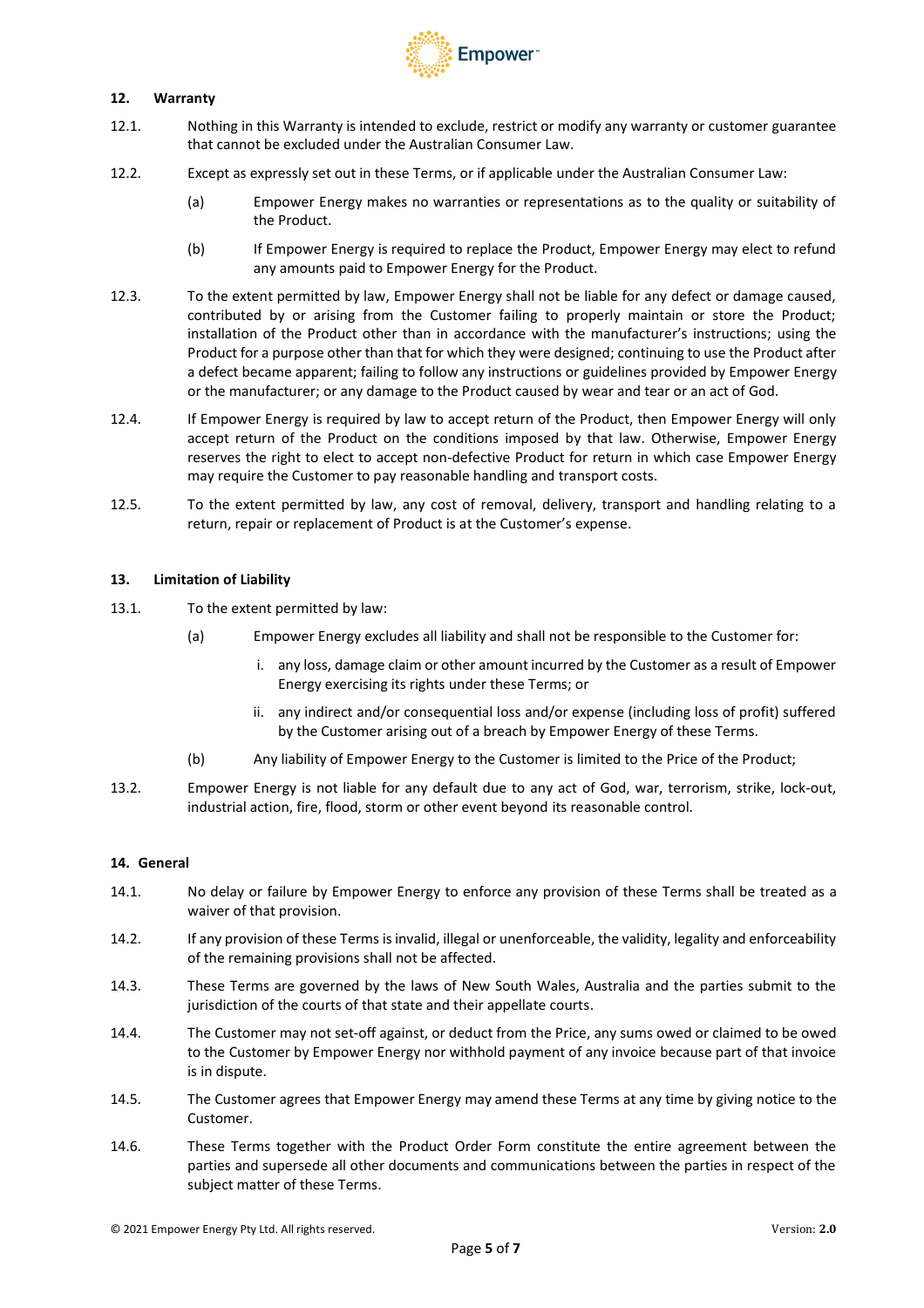

### <span id="page-5-1"></span>**15. PRODUCT WARRANTY**

- 15.1. **Our goods come with guarantees that cannot be excluded under the Australian Consumer Law. You are entitled to a replacement or refund for a major failure and compensation for any other reasonably foreseeable loss or damage. You are also entitled to have the goods repaired or replaced if the goods fail to be of acceptable quality and the failure does not amount to a major failure.**
- 15.2. Nothing in these Terms is intended to exclude, restrict or modify any warranty or customer guarantee which cannot be excluded under the Australian Consumer Law.
- 15.3. This limited warranty applies to the Product supplied by Empower Energy to the Customer and installed by an Authorised Installer in accordance with these Terms. This Warranty is also for the benefit of an End User where the Product has been installed by an Authorised Installer in accordance with these Terms.
- 15.4. The benefit of this warranty is in addition to any other rights and remedies of a consumer under a law applying to the goods and services to which the warranty relates.
- 15.5. Subject to the exclusions and limitations in these Terms including under clause 15.7 Empower Energy warrants that the Product will retain at least 70% of the Capacity (as defined in clause 15.6) for the Warranty Period when used and installed in accordance with manuals and instructions provided by Empower Energy or the manufacturer.
- 15.6. For the purpose of this Warranty:

"**Capacity**" means an initial rated capacity of 15.4kWh determined:

- i. at a battery temperature of 25°C;
- ii. at 3kW of power; and
- iii. with all other components disconnected from the Product's battery.
- iv. At a depth of discharge of 90% according to the BMS (13.86kWh initial energy measured)
- v. Power and energy measured from the battery DC side

"**Purchase Date**" means the date on which title to the Product passes to the Customer under these Terms.

"**Warranty Period**" means the period commencing on the Purchase Date until:

- i. 10 years from the Purchase Date; or
- ii. the Product reaching an energy throughput of 45MWh.

"**End User**" means the person who buys a Product directly from a Customer, where that Customer is a Reseller.

- 15.7. The warranty in clause is excluded where:
	- (a) the Product is subjected to temperatures or conditions in excess of 45°C or below -10°C; or
	- (b) the energy throughput of the Product exceeds 45MWh.
- 15.8. Empower Energy's liability under the warranty is limited, at Empower Energy's election, to repair, replacement, or refund (as determined under clause [15.9](#page-5-0)). The period of warranty applying to any repaired or replaced Product will be the remainder of the Warranty period applying to the original Product (prior to the replacement or repair) and no additional or separate Warranty will apply to the replaced or repaired Product.
- <span id="page-5-0"></span>15.9. Where Empower Energy elects to provide a refund, the amount of the refund will be calculated as follows:
	- (a) 100% of the Price for a warranty claim made any time before the date which is 2 years from the Purchase Date;
	- (b) 75% of the Price for a warranty claim made during the period which is after 2 years up to 4 years from the Purchase Date;